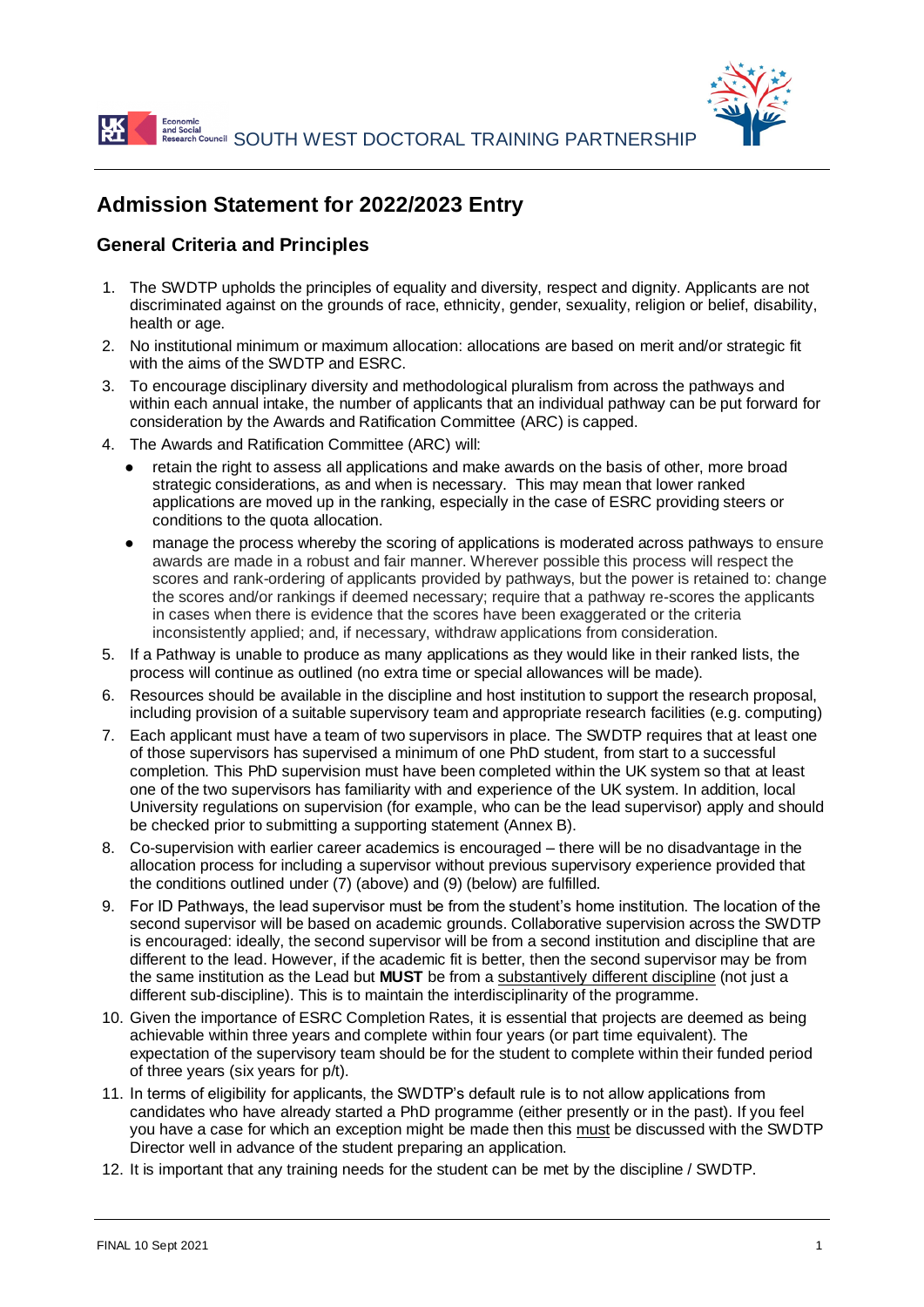

13. A maximum number of 30 per cent of the total studentships for the cohort can be awarded to international students. EU, other EEA and Swiss nationals are treated as international. The UKRI funding will not cover international fees set by universities, only the home rate. It is important that this does not become a barrier to fair recruitment within pathways or to treating applications on merit

## **Entry Requirements**

Applicants for a +3 studentship should have:

completed, or be due to complete, an ESRC-accredited or an equivalent research Masters\* with a significant element of research training. Applicants may be asked for further information to determine the relevance of the content covered.

*\*An equivalent research Masters is defined as including significant social sciences research design and quantitative and qualitative research methods elements. The transcript will need to show that a minimum of a third of the taught stage of the programme entailed research methods elements – which should normally be roughly divided equally between social sciences research design, quantitative and qualitative research methods elements – and that there is also a Dissertation. For students who have undertaken a Masters outside the UK we will look for appropriate equivalencies. All awards are subject to ratification by the "Awards and Ratification Committee", who shall have the authority to reconsider the equivalence of any Masters awards.*

The ESRC's requirements for postgraduate training and development can be viewed at [https://esrc.ukri.org/files/skills-and-careers/doctoral-training/postgraduate-training-and](https://esrc.ukri.org/files/skills-and-careers/doctoral-training/postgraduate-training-and-development-guidelines-2015/)[development-guidelines-2015/](https://esrc.ukri.org/files/skills-and-careers/doctoral-training/postgraduate-training-and-development-guidelines-2015/)

achieved a current average grade of their Masters (at the point of application) normally of at least Merit (60%) grade. Successful applicants must ultimately achieve BOTH an overall average of at least 60% across the taught units/modules AND at least 60% for the dissertation component as a condition of their funding.

Holders of Masters degrees that are not considered equivalent (as above), will be considered for a 1+3 award. However, where only a small component of the required, prior training is missing, the Awards and Ratification Committee / SWDTP Director may exercise discretion and offer a PhD award conditional on the award recipient taking one or more research modules and passing their assessment at a grade of 60% or above in the first year of the recipient's PhD. In such cases, failure to complete the required modules at this grade threshold may lead to funding being withdrawn.

In the case of  $1 + 3$  awards, continuation of funding from the '1' stage to the '+3' stage of the programme will be subject to achieving 60% across the taught units / modules **AND** 60% for the dissertation component. Students who fail to achieve these conditions may have their funding terminated and may be required to refund any money paid to them during the PhD portion of the programme.

## **Types of Research Proposal**

The ESRC continues to emphasise the importance of **collaboration with non-academic public, private and civil-society sector organisations**. As such, the SWDTP is required to achieve a minimum of 30% collaboration (in practice the SWDTP target is nearer to 50%). There are no prescribed boundaries determining the nature of collaboration, but DTPs should demonstrate that studentships are developed in collaboration with other organisations and should involve substantive user engagement and knowledgeexchange activity as part of the award. ESRC guidance can be found on the following websites: Collaboration, [https://esrc.ukri.org/collaboration/;](https://esrc.ukri.org/collaboration/) Knowledge exchange activity, [https://esrc.ukri.org/collaboration/guidance-for-collaboration/;](https://esrc.ukri.org/collaboration/guidance-for-collaboration/) Impact, [https://esrc.ukri.org/research/impact](https://esrc.ukri.org/research/impact-toolkit/)[toolkit/;](https://esrc.ukri.org/research/impact-toolkit/) and, Evaluation and Impact [https://esrc.ukri.org/research/research-and-impact-evaluation/.](https://esrc.ukri.org/research/research-and-impact-evaluation/)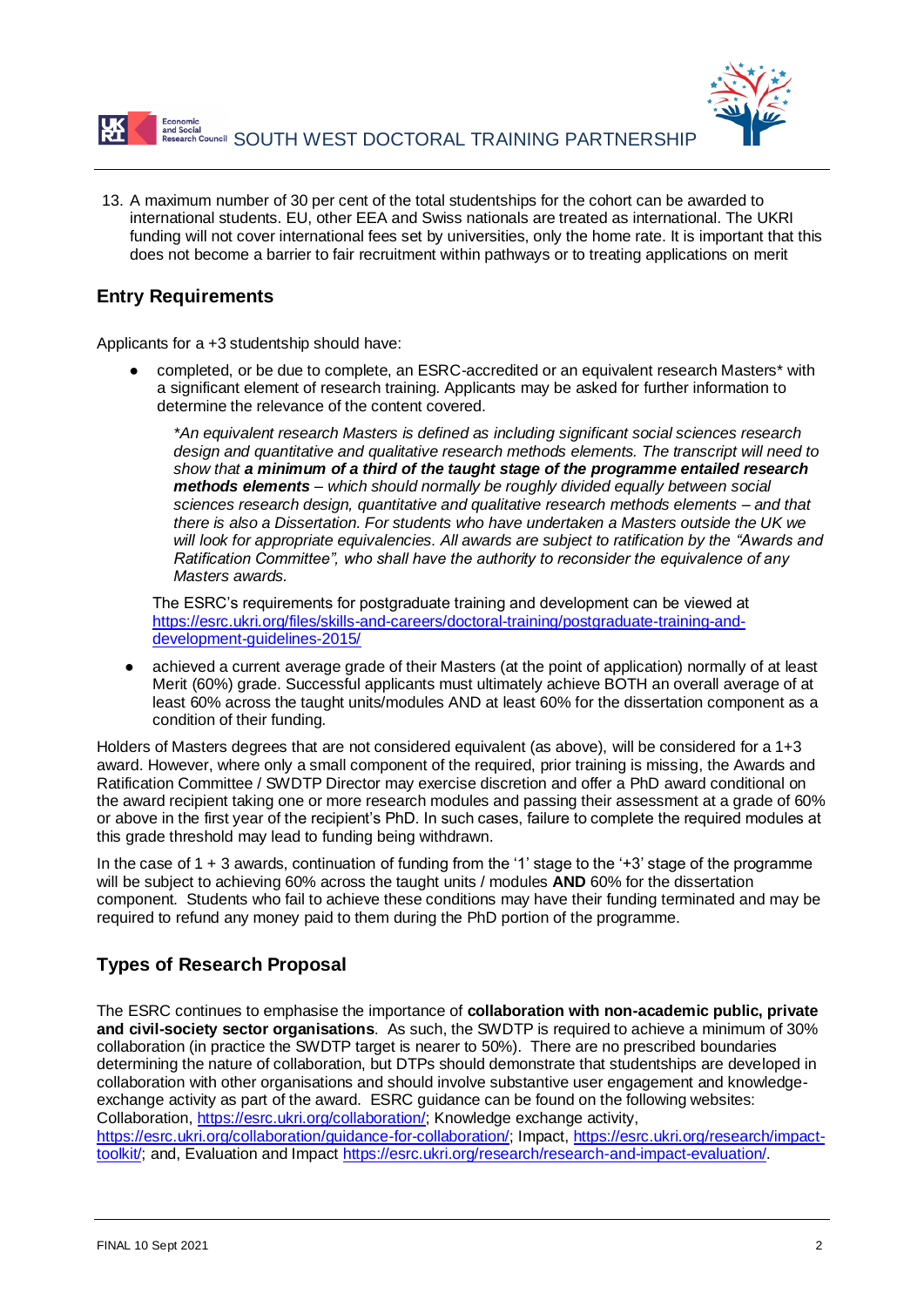



However, the ESRC also encourages ambitious and novel research proposals addressing new concepts and techniques with the potential for significant scientific or societal and economic impact – as can be evidenced through calls such as [https://esrc.ukri.org/files/funding/funding-opportunities/research-grants](https://esrc.ukri.org/files/funding/funding-opportunities/research-grants-open-call-call-specification/)[open-call-call-specification/](https://esrc.ukri.org/files/funding/funding-opportunities/research-grants-open-call-call-specification/)

The SWDTP therefore encourages two **complementary** types of proposal:

- (a) **Collaborative, Impact and Engagement Elements**  important factors include a relevant external partner to have been identified, a collaboration plan (with partner), impact and awareness of opportunities and challenges those external collaborations bring.
- (b) **Ambitious and Novel Research Proposal** important factors include novelty/fresh ideas, new concepts / techniques with the potential for significant scientific or societal and economic impact, innovative or even untested methods within the context of the particular project, involve multiple or unusual disciplinary combinations both within and beyond the social sciences, and accessing difficult/challenging data or generating new data in challenging settings.

### **Additional Information Required**

Students are able to claim additional funding during their studies for the following:

- **Difficult Language Training**
- **Overseas Institutional Visits**
- Overseas Fieldwork

Further information is on the SWDTP website at<https://www.swdtp.ac.uk/funding-for-current-students/>

**NOTE:** Additional funding for Difficult Language Training and Overseas Fieldwork can only be claimed if details are outlined in the original research proposal at the time of studentship application. There is some flexibility with regards to additional funding for Overseas Institutional Visits as these opportunities might not be known at the point of application.

**The Research Proposal should therefore include such details and it must be noted for each student on the Nominations Template (Annex E) from each site / pathway when sending the ranked list to the SWDTP Hub.**

### **What else do I need to know?**

#### **Timeline Overview**

| Friday 14th January 2022                | <b>Funding application deadline</b>                                                                                                                                                                                               |
|-----------------------------------------|-----------------------------------------------------------------------------------------------------------------------------------------------------------------------------------------------------------------------------------|
| 12 noon GMT                             |                                                                                                                                                                                                                                   |
| w/c 21 <sup>st</sup> February 2022      | Interview invitations sent out                                                                                                                                                                                                    |
| w/c 28 <sup>th</sup> February 2022      | Interviews held online                                                                                                                                                                                                            |
| From Friday 25 <sup>th</sup> March 2022 | Offers to be sent out by institution to which you applied<br>Note: you may receive a letter stating you are on the reserve list in<br>which case you may not hear if you have an offer until after 13 <sup>th</sup> April<br>2022 |
| Wednesday 13 <sup>th</sup> 2022         | Deadline for studentship offer acceptance if you have had an offer                                                                                                                                                                |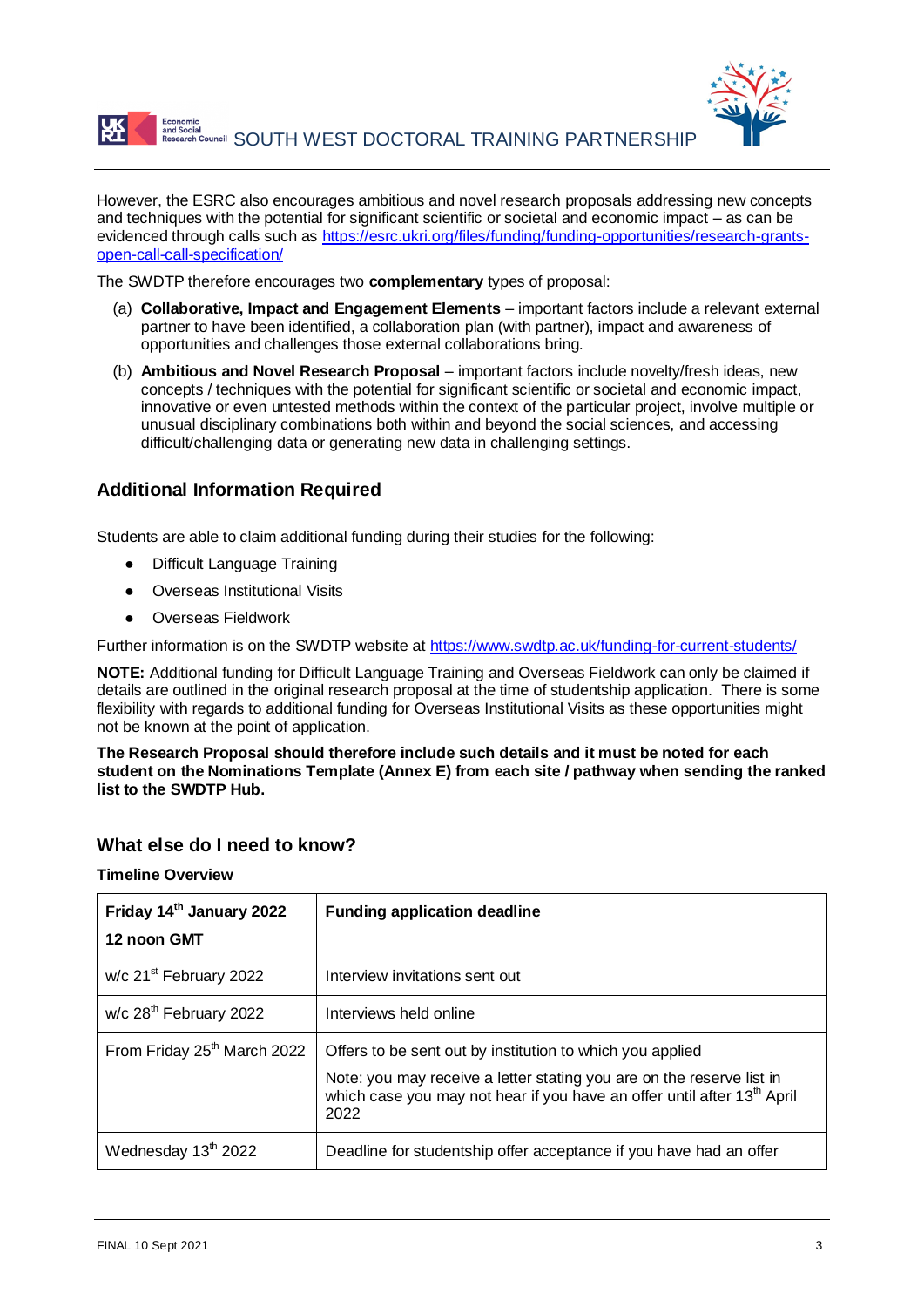



### **How will my proposal be scored?**

Please see pages 5-9 for the SWDTP Scoring Criteria and Guidelines

**Where can I find copies of the SWDTP related forms? (Note: follow institutional requirements for all information that needs to be submitted)**

<https://www.swdtp.ac.uk/prospective-students-and-fellows/>

### **Institutional contacts for application administrative enquiries**

| <b>Bath</b>    | Doctoral Recruitment Team | doctoraladmissions@bath.ac.uk  |
|----------------|---------------------------|--------------------------------|
| <b>Bristol</b> | Anna Wallace              | swdtp-bristol@bristol.ac.uk    |
| Exeter         | Anna Dolman               | swdtp-support@exeter.ac.uk     |
| Plymouth       | Sarah Kearns              | doctoralcollege@plymouth.ac.uk |
| <b>UWE</b>     | Vicky Nash                | graduateschool@uwe.ac.uk       |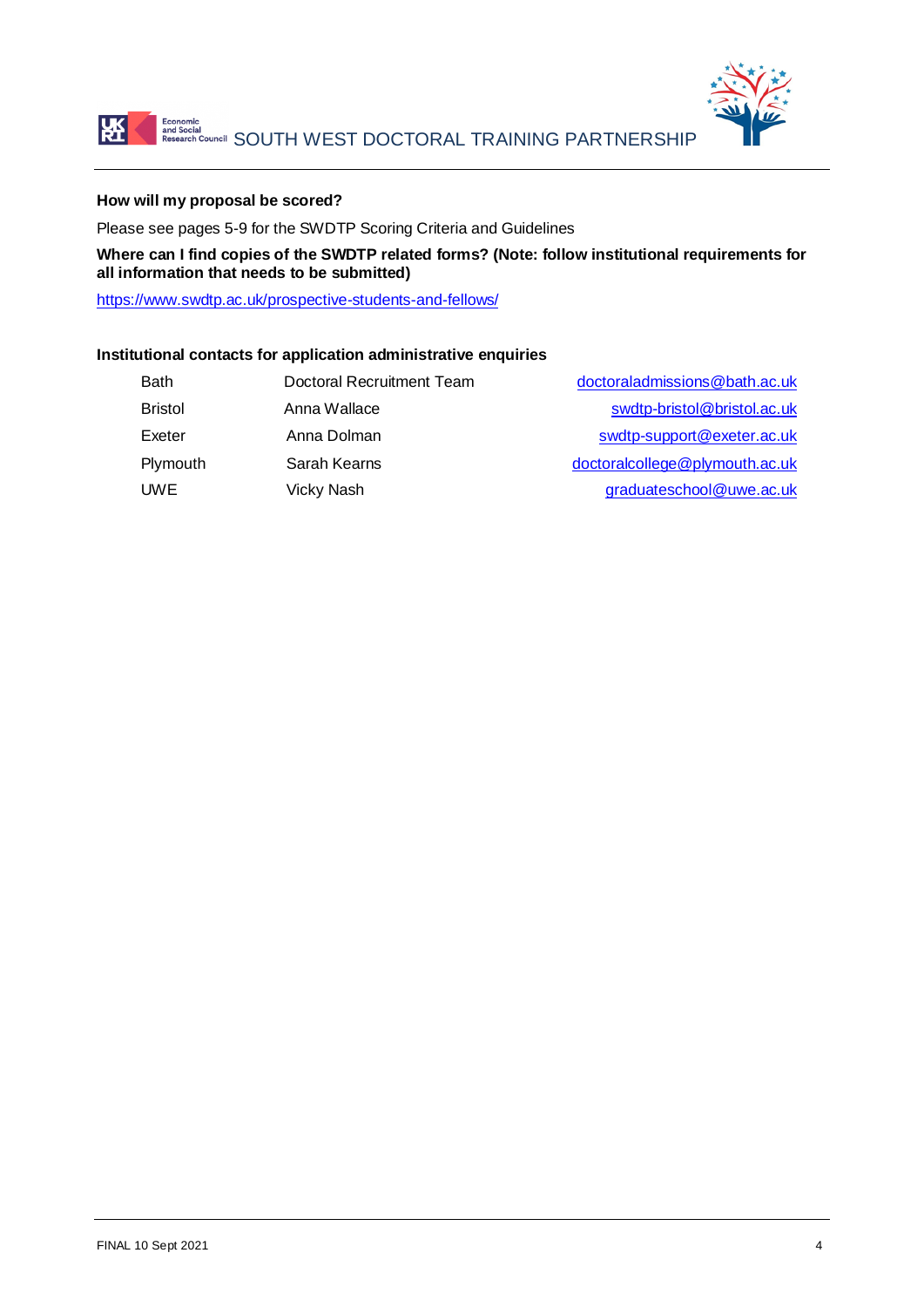



# **ANNEX C - Scoring Criteria and Guidelines for 2022 Entry**

The criteria for the scoring of applicants by the Independent Scoring Committee are below. Pathway Leads should also use these in the shortlisting process. Additional criteria for the interview stage are included. Please only use whole numbers – no half marks, etc

| <b>Student Name:</b> | Pathway: | Institution to which they are applying: |
|----------------------|----------|-----------------------------------------|
|                      |          |                                         |

**Complete the first five sections as part of the SHORTLISTING process. Use only the score range provided.**

| <b>Relevant</b><br>experience/prior<br>attainment | Note: the following criteria will usually apply. However, please refer to and, where appropriate, assess based on any contextual information<br>provided in the application.                                                                                                                                                                                                                                                                                              | Score (use<br>these only) |
|---------------------------------------------------|---------------------------------------------------------------------------------------------------------------------------------------------------------------------------------------------------------------------------------------------------------------------------------------------------------------------------------------------------------------------------------------------------------------------------------------------------------------------------|---------------------------|
| (Very strong)<br>potential)                       | The applicant has very strong potential to undertake research at the highest level. This might be evidenced by academic success such as<br>achieving or being on-track to achieve a strong first-class result (75% average or above) or equivalent at either the undergraduate or Masters<br>level; however pathways should also consider other contextual factors where relevant and not just academic attainment.                                                       |                           |
| (Strong potential)                                | The applicant has strong potential to undertake research at the highest level. This might be evidenced by academic success such as achieving<br>or being on-track to achieve a higher 2:1 or lower first-class result (67 to 74% average) or equivalent at either the undergraduate or Masters<br>level; however pathways should also consider other contextual factors where relevant and not just academic attainment.                                                  |                           |
| (Suitable potential)                              | The applicant shows potential to undertake research at a level required of a PhD. This might be evidenced by academic success such as<br>achieving or being on-track to achieve a lower to mid-2:1 class result (60 to 66% average) or equivalent at either the undergraduate or Masters;<br>however pathways should also consider other contextual factors where relevant and not just academic attainment.                                                              | 0/1/2/3                   |
| 0 (May not be<br>suitable for funding)            | There is little evidence, academic, professional or vocational that the applicant has the relevant experience/prior attainment that would suggest<br>their suitability for $1 + 3$ or $+3$ funding even after allowing for contextual factors where relevant and not just academic attainment. Note: the<br>applicant should only be shortlisted for interview if there is sufficient merit in their proposal and the supervisor's supporting<br>statement to justify it. |                           |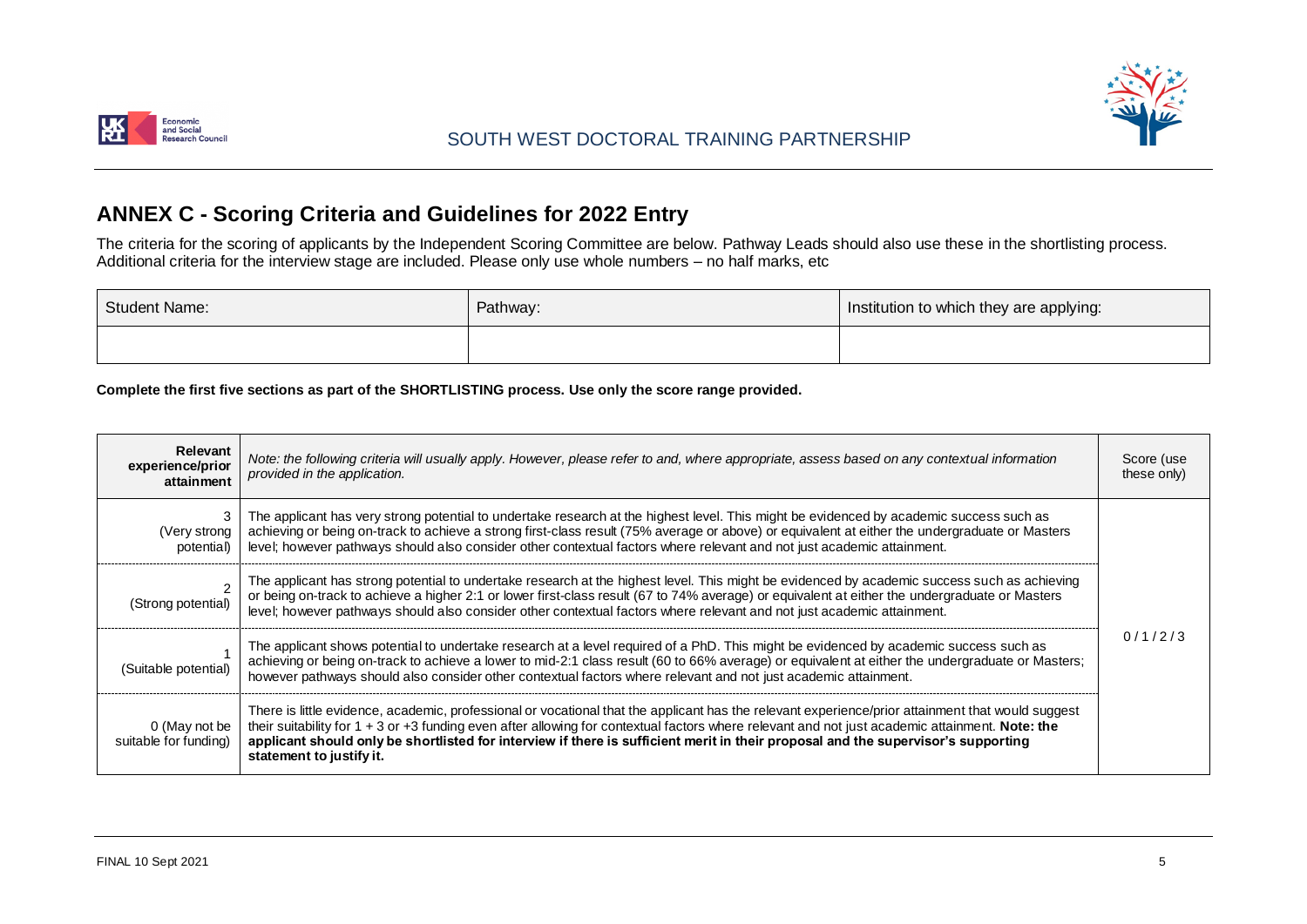



## SOUTH WEST DOCTORAL TRAINING PARTNERSHIP

| Lead Supervisor's Statement (Note: assess not only the statement but also the 'research fit' (see descriptions below) |                                                                                                                                                                                                                                                                                                                                                                                                                                                                                                                                                                | Score (use<br>these only) |
|-----------------------------------------------------------------------------------------------------------------------|----------------------------------------------------------------------------------------------------------------------------------------------------------------------------------------------------------------------------------------------------------------------------------------------------------------------------------------------------------------------------------------------------------------------------------------------------------------------------------------------------------------------------------------------------------------|---------------------------|
| (Extremely<br>supportive and a<br>strong fit)                                                                         | The supervisor is strongly supportive of the research proposal. This will be evidenced by clearly outlining why the research is a good fit (to the<br>supervisors and also the broader institutional context), what is innovative about the proposed research and 'why it matters', a clear statement of<br>the strengths (and, where relevant, weaknesses) of the proposal, and an assessment of the overall quality of the application as A or above in<br>the supervisor's statement (but check that their assessment is accurate and not inflated).        |                           |
| (Very supportive and<br>a good fit)                                                                                   | The supervisor is supportive of the research proposal but not to the extent described above. This might be evidenced by a less complete<br>supporting statement, particularly one that fails to establish the fit, relevance and/or originality of the research. The supervisor will have<br>assessed the application to be of a minimum of a B standard, but it could be higher.                                                                                                                                                                              |                           |
| (Broadly supportive<br>and/or uncertain fit)                                                                          | The supervisor is broadly supportive but not especially so. This may be evidenced by the supervisor having graded the application as C in their<br>statement but it is also possible that the supervisor will have graded the application much higher, yet the supporting statement is largely<br>incomplete, thereby failing to provide much that would substantiate the grading. Alternatively, the fit between the proposed research and the<br>prospective supervisors' own research expertise, discipline and/or wider institutional context may be weak. | 0/1/2/3                   |
| (Not supportive or<br>not justified)                                                                                  | There supervisor's statement is largely incomplete providing little by way of support for the proposed research. Alternatively, the grade they<br>have assigned may be out of odds with the contents of the proposal – for example, if the supervisor grades the proposal as A or A+ yet the<br>pathway leads agree that it is clearly and identifiably weaker. Note: the supervisor may have graded the application as D in their<br>statement, in which case, unless there is a strong reason to act otherwise, the applicant should not be shortlisted.     |                           |

| Research proposal                   | Assign a mark in the range 0 to 2 to each of the following.<br>Note: please take into consideration the educational stage of the applicant (i.e., a Masters student has more experience than a undergraduate)<br>For interdisciplinary programmes: keep in mind, when scoring, the strength of the claim for interdisciplinarity evidenced in the proposal | Score (use<br>these only) |
|-------------------------------------|------------------------------------------------------------------------------------------------------------------------------------------------------------------------------------------------------------------------------------------------------------------------------------------------------------------------------------------------------------|---------------------------|
| $2 =$ strongly evident              | An original contribution with a clear research question.                                                                                                                                                                                                                                                                                                   | 0/1/2                     |
| in the proposal<br>$=$ moderately   | Establishes an academic relevance for the research and shows clear understanding of the field                                                                                                                                                                                                                                                              | 0/1/2                     |
| evident in the<br>proposal          | Outlines appropriate methods (or, for 1 + 3, is aware of methodological needs), and shows awareness of ethics                                                                                                                                                                                                                                              | 0/1/2                     |
| $0 =$ Weakly<br>addressed or not at | Shows understanding of the demands of the project and that the research is achievable within the 3-year funded period. Has given<br>consideration to the possible effect of Covid-19 and to possible ways to adapt the research accordingly.                                                                                                               | 0/1/2                     |
| all                                 | Fits the strategic priorities of the ESRC, chosen Faculty / School Department or ID Pathway, and/or gives focused consideration to the potential<br>for impact                                                                                                                                                                                             | 0/1/2                     |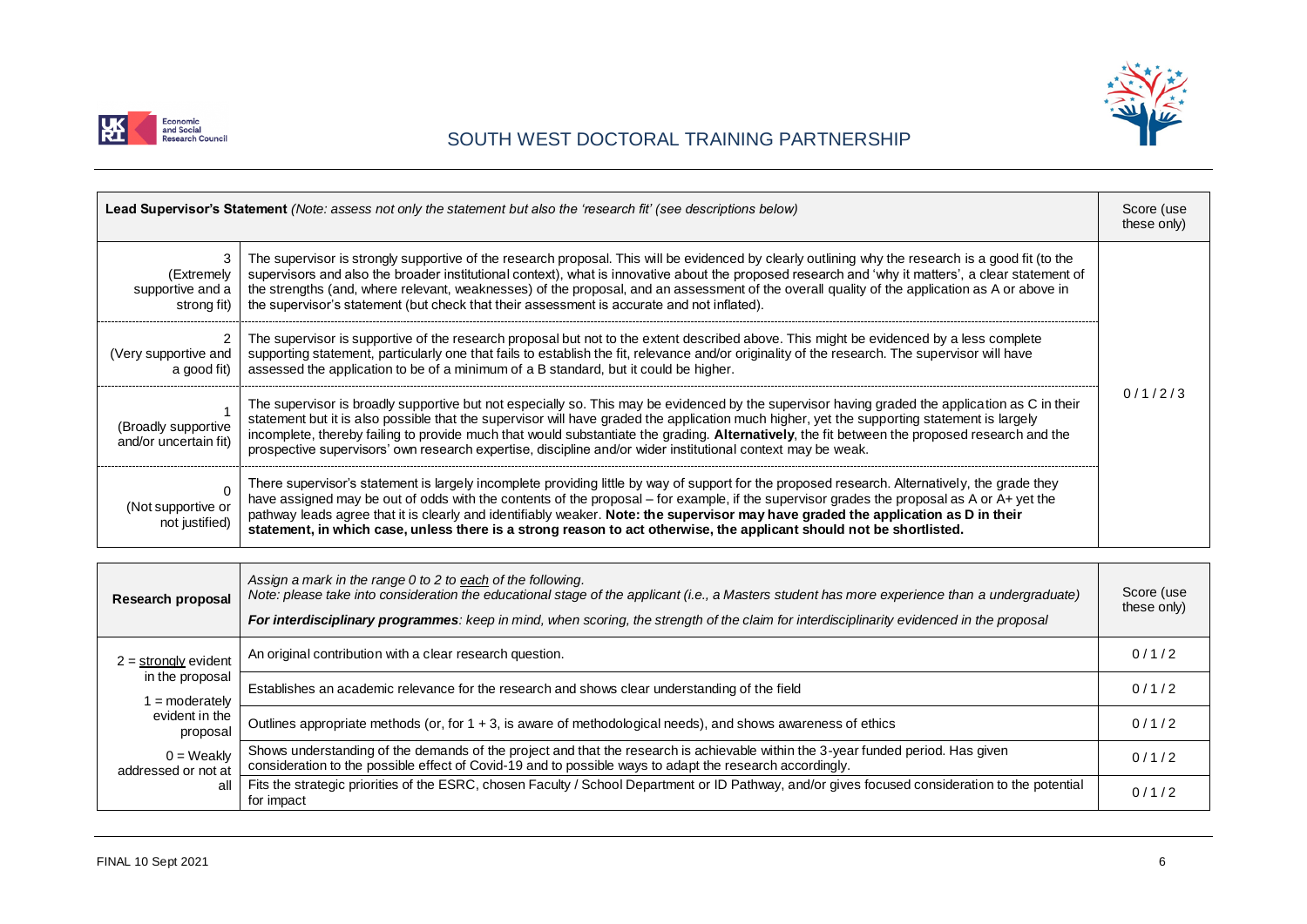



# SOUTH WEST DOCTORAL TRAINING PARTNERSHIP

|                                      | EITHER: (A) Collaborative, Impact and Engagement Elements                                                                                                                                                                                                                                                                                | Score (use<br>these only) |
|--------------------------------------|------------------------------------------------------------------------------------------------------------------------------------------------------------------------------------------------------------------------------------------------------------------------------------------------------------------------------------------|---------------------------|
| 4 or 5 (Excellent or<br>Outstanding) | Proposal clearly identifies single or multiple user groups and effectively outlines their roles and responsibilities within the research. It also<br>presents an excellent and detailed plan for collaboration with a clear initial commitment to collaborate from an external partner.                                                  |                           |
| 2 and 3 (Good or Very<br>Good)       | Proposal identifies single or multiple user groups but with less detail pertaining to how they will be engaged in the research. In addition, or<br>alternatively, it presents a good yet less detailed plan for collaboration; external partners are identified but their level of commitment is not as<br>strongly supportive as above. | 0/1/2/3/                  |
| 1 (Adequate)                         | Proposal identifies actual or potential user groups but lacks any clear and/or viable plans for user engagement; and/or the proposal provides<br>some but limited information as to how they plan to collaborate with partners or potential partners, and/or only vaguely identifies who those<br>partners are / might be.               | 4/5                       |
| 0 (Weak)                             | User engagement is not addressed or is not coherently addressed and/or the collaborative element is missing, unclear and/or unlikely to be<br>attainable $\overline{l}$ come to fruition. Note: unless there is a strong reason otherwise, the applicant should not be shortlisted.                                                      |                           |

| OR: (B) Ambitious and Novel Research Elements |                                                                                                                                                                                                                                                                                                                           | Score (use<br>these only) |
|-----------------------------------------------|---------------------------------------------------------------------------------------------------------------------------------------------------------------------------------------------------------------------------------------------------------------------------------------------------------------------------|---------------------------|
| 4 or 5 (Excellent or<br>Outstanding)          | The proposed study involves (a) the use, testing, or development of new concepts, ideas and/or theories, and (b) new methods and<br>techniques that have the potential to result in important and cutting-edge advancements in the field                                                                                  |                           |
| 2 and 3 (Good or Very<br>Good)                | The proposed study involves (a) the use, testing, or development of new concepts, ideas and/or theories, and (b) new methods and<br>techniques, where one or both of (a) and (b), while not entirely ground-breaking, are still cutting-edge, novel and innovative, offering<br>important advancements in the field       | 0/1/2/3/                  |
| I (Adequate)                                  | The proposed study involves (a) the use, testing, or development of new concepts, ideas and/or theories, and (b) new methods and<br>techniques, but they are somewhat less cutting-edge than above, lacking the same degree of originality and innovation                                                                 | 4/5                       |
| 0 (Weak)                                      | The proposed study does not involve the use, testing, or development of any particularly new concepts, ideas and/or theories, nor of new<br>methods and techniques. Those that are used are somewhat pedestrian and routine. Note: unless there is a strong reason otherwise,<br>the applicant should not be shortlisted. |                           |

| For Interdisciplinary programmes (only): Confirm, with reference to the Student's Application and the Supervisor's Statement, that the proposed research meets the<br>criteria of being interdisciplinary and supported by an interdisciplinary pair of supervisors. If either of these conditions is not met, the proposal is not eligible for funding. In |  |
|-------------------------------------------------------------------------------------------------------------------------------------------------------------------------------------------------------------------------------------------------------------------------------------------------------------------------------------------------------------|--|
| the case of uncertainty about their eligibility, please contact the SWDTP.                                                                                                                                                                                                                                                                                  |  |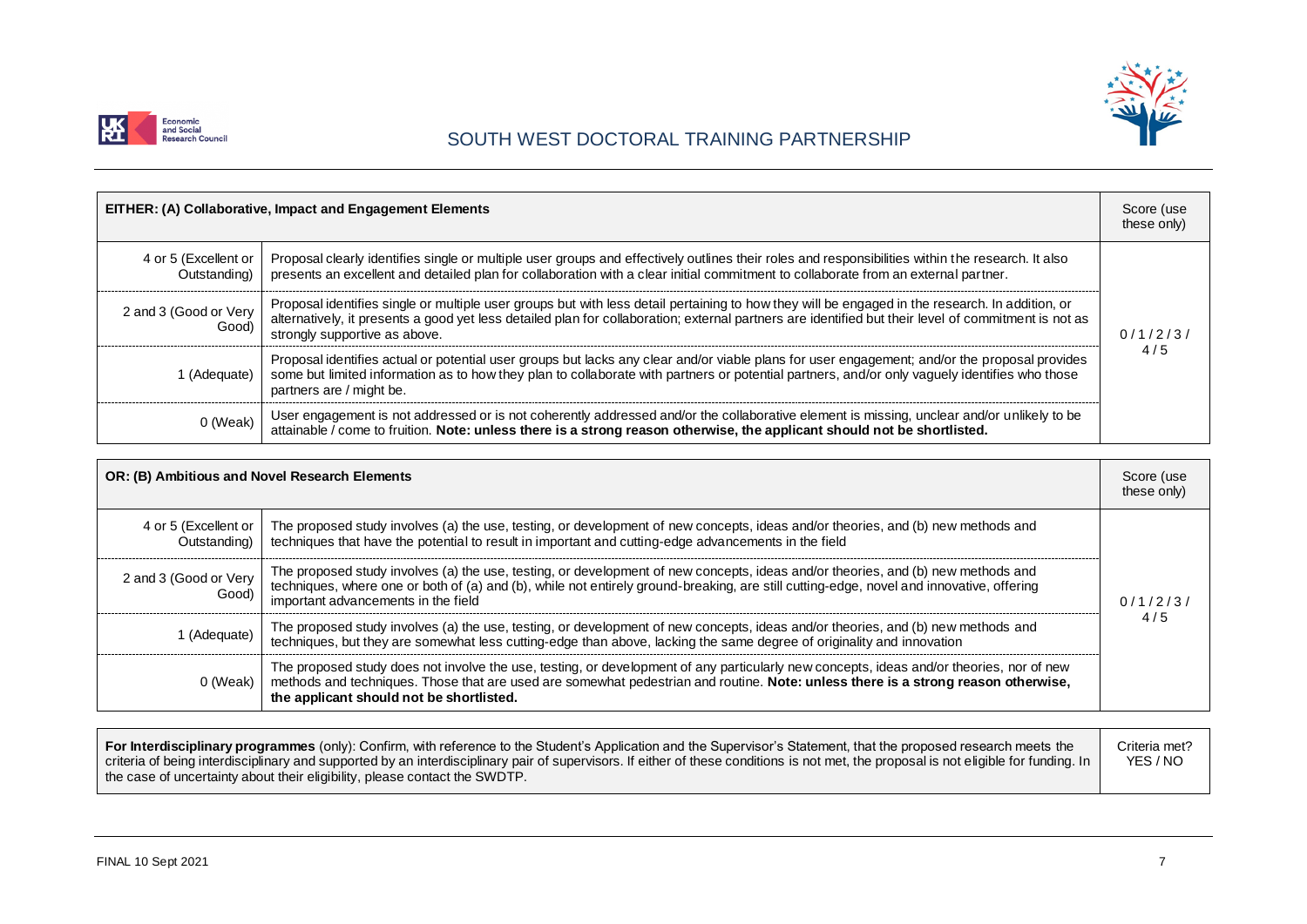

## SOUTH WEST DOCTORAL TRAINING PARTNERSHIP



#### **ADDITIONAL CRITERIA FOR THE INTERVIEWING STAGE (at the end of Annex C, pg 29) – all interviews to be conducted online**

(The maximum number of applicants who may be shortlisted for interview is 3 $n+1$ , where *n* is the number of universities running the pathway)

| Interview performance                |                                                                                                                                                                                                                                                                                                                                                                                                                                                                                                                                                                                                                                                                                                                                                                                                                                                                                                                                                                                                                                                                                                                                                      | Score (use<br>these only) |
|--------------------------------------|------------------------------------------------------------------------------------------------------------------------------------------------------------------------------------------------------------------------------------------------------------------------------------------------------------------------------------------------------------------------------------------------------------------------------------------------------------------------------------------------------------------------------------------------------------------------------------------------------------------------------------------------------------------------------------------------------------------------------------------------------------------------------------------------------------------------------------------------------------------------------------------------------------------------------------------------------------------------------------------------------------------------------------------------------------------------------------------------------------------------------------------------------|---------------------------|
| 4 or 5 (Excellent or<br>Outstanding) | The applicant is extremely lucid in interview, demonstrating an excellent or outstanding knowledge of the wider research field in which their<br>research is situated and able to articulate, with confidence and enthusiasm, the relevance of their proposed research to it. There is clear<br>articulation of an appropriate research question, comprehension relevant to the discipline(s)/topics, articulation and discussion of relevant<br>theory, awareness of methodological demands and needs, of relevant ethical issues, and understanding of the demands of the project. The<br>applicant strongly convinces either on the novelty of the contribution, including new ideas and methods, or on the potential collaborative<br>opportunities and challenges, and avenues for user engagement. The applicant answers with conviction and insight, inspiring confidence in<br>their ownership and understanding of the research.                                                                                                                                                                                                            |                           |
| 2 and 3 (Good or Very<br>Good)       | The applicant performs well in interview but with some gaps in their knowledge, understanding or wider framing of their research topic. They<br>demonstrate a good or very good knowledge of the wider research field in which their research is situated and are able to articulate, with<br>limited uncertainty, the relevance of their proposed research to it. There is articulation of an appropriate research question, broad<br>comprehension relevant to the discipline(s)/topics, some knowledge and discussion of relevant theory, some consideration to<br>methodological demands and needs, of relevant ethical issues, and understanding of the demands of the project. The applicant makes a<br>reasonable case for either the novelty of the contribution, including new ideas and methods, or for the potential collaborative opportunities,<br>with understanding of the challenges and avenues for user engagement. The applicant answers with reasonable confidence, knowledge,<br>and insight.                                                                                                                                   | 0/1/2/3/<br>4/5           |
| 1 (Adequate)                         | The applicant is adequate but does not excel in the interview, revealing some systematic gaps in their knowledge, understanding or wider<br>framing of their research topic. They demonstrate an adequate but limited knowledge of the wider research field in which their research is<br>situated and are unpersuasive about the relevance of their proposed research to it. There is some articulation of an appropriate research<br>question, broad but not especially compelling comprehension relevant to the discipline(s)/topics, some knowledge and discussion of relevant<br>theory, some consideration to methodological demands and needs, of relevant ethical issues, and understanding of the demands of the<br>project but also some clear areas of uncertainty. The applicant makes a case for either the novelty of the contribution, including new ideas<br>and methods, or for the potential collaborative opportunities, with understanding of the challenges and avenues for user engagement.<br>However, the case is not as well made as other applicants, likely lacking the same level of confidence, knowledge, and insight. |                           |
| 0 (Weak)                             | The interview is unpersuasive in interview, raising concerns about their understanding of the research or research field, the suitability and/or<br>viability of their proposed research theories or methods, or plans for collaboration / user engagement, of the ethics of the proposed research,<br>and/or their suitability to undertake a PhD. Note: unless there is a strong reason otherwise, the applicant should not be nominated for<br>a studentship.                                                                                                                                                                                                                                                                                                                                                                                                                                                                                                                                                                                                                                                                                     |                           |